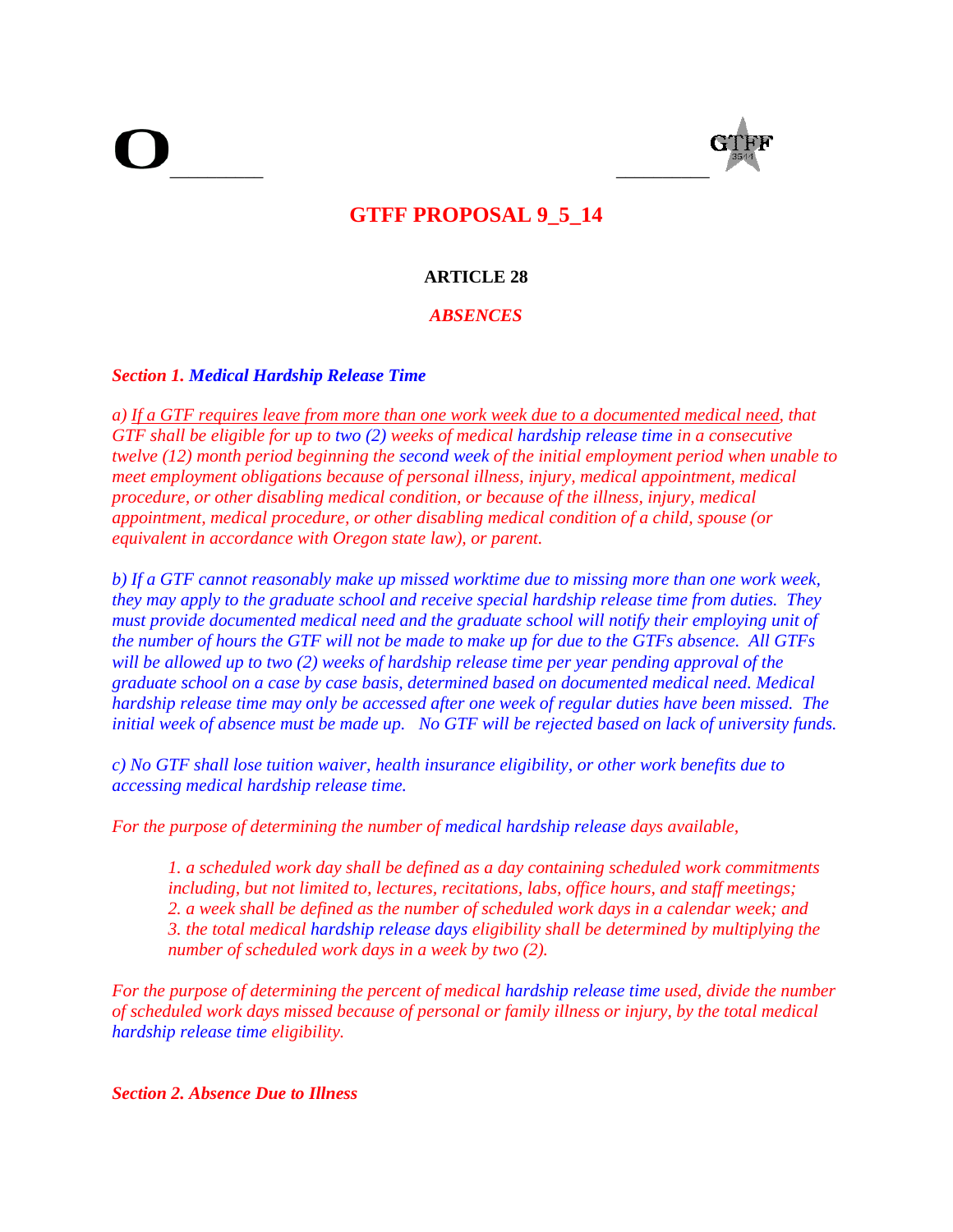# *Departments will follow the following processes for absences due to illness, when those absences are less than one work week.*

## b) Section 1. Notification

It is the GTF's responsibility to complete the duties assigned to him/her in a given term. If it is impossible to report for work to complete assigned duties or meet a class as scheduled because of accident, illness, or the death of an immediate family member, the GTF should notify his/her supervisor or other designated department faculty/staff member (e.g., department head) the day before, if possible, or by 8:00 a.m. on the day to be missed.

#### c)Section 2. Missed Class

In the case that the GTF will miss a class, the department may requireask that the GTF attempt to find a substitute. *In no instance shall the GTF pay or otherwise compensate the substitute GTF, staff or faculty person.* The designated department faculty/staff member will also try to find a substitute. *If possible,* the GTF will provide the department faculty/staff member with information about the class to be covered (e.g., where he/she left off in the previous class). If no substitute is found, the department may elect to cancel the class.

#### d) Section 3. Missed Duties

For duties missed not related to a class meeting, the designated department faculty/staff member or supervisor will work with the GTF to determine when and how the work will be made up when appropriate.

## e) Section 4. Departmental Policy

Departments/hiring units are required to have a GTF absence procedure documented *in the GDRS. Optionally the procedure may also be listed in the GTF/graduate student handbook and/or on its website.* The designated department faculty/staff member will be clearly identified in the documented procedure.

Section 5. Prolonged Absences In the case that a GTF will be absent for a period of greater than five (5) consecutive working days (one week) he/she may be entitled to the Family and Medical Leave Provision outlined in Appendix B.

## *Section 3. New Child Accommodation*

*The University will provide GTFs with unpaid leave upon the birth or adoption of a child as provided by the Family Medical Leave Act (FMLA) and the Oregon Family Leave Act (OFLA). A GTF who takes parental leave under FMLA or OFLA may take the first two (2) work weeks of such leave without loss of pay or making up of work duties as a new child accommodation time. If both parents are GTFs, both parents are entitled to this new child accommodation time. GTFs may additionally use their medical hardship release time for up to two additional weeks (for a total of up to four (4) weeks new child accommodation time). Based on the timing of the birth or adoption, this new child accommodation time may extend into a second term. Should this amount of new child accommodation time be insufficient for parenting or related needs, the GTF may use Unpaid Leave under the Family Medical Leave act pursuant Appendix B, Section 1.*